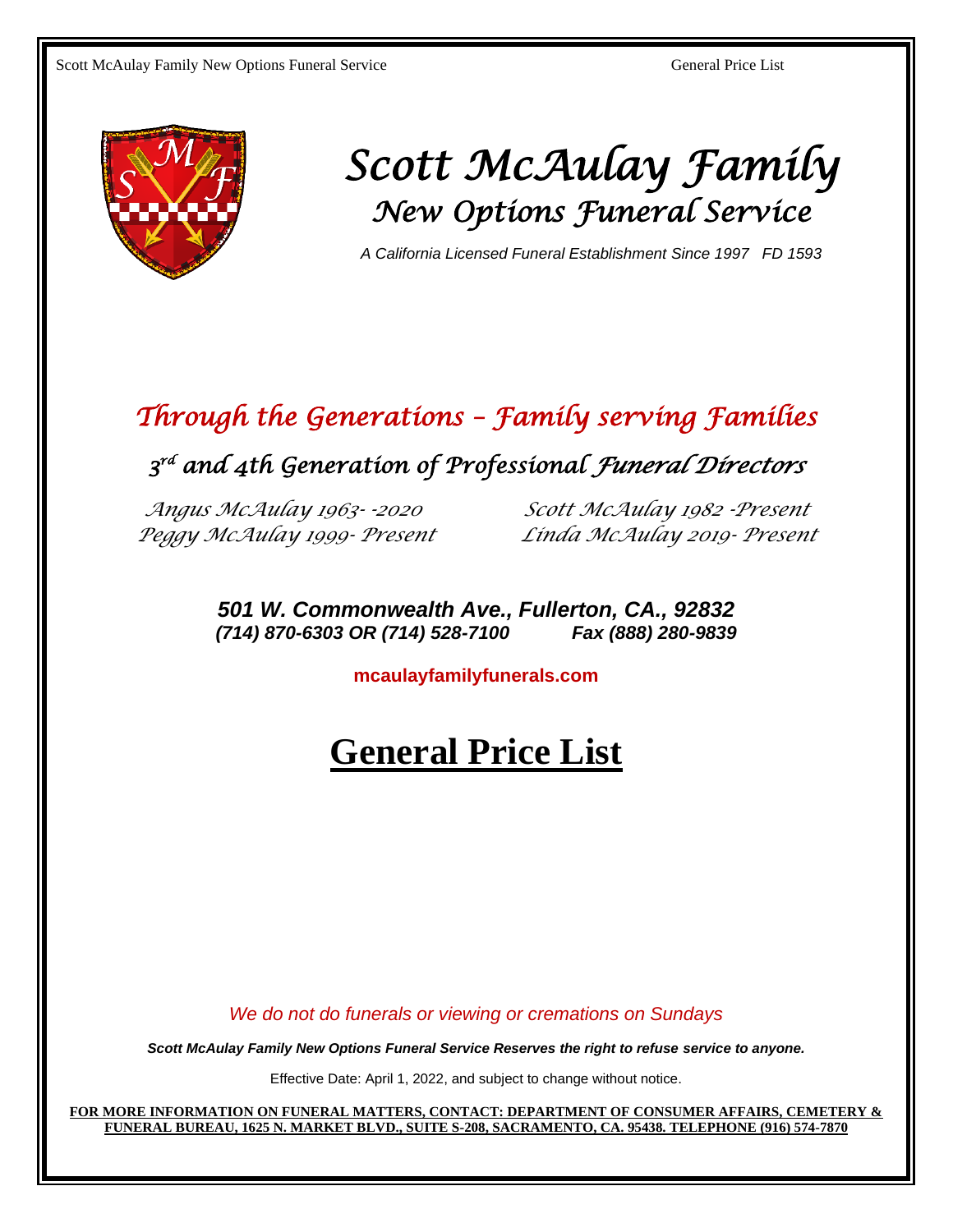Scott McAulay Family New Options Funeral Service General Price List General Price List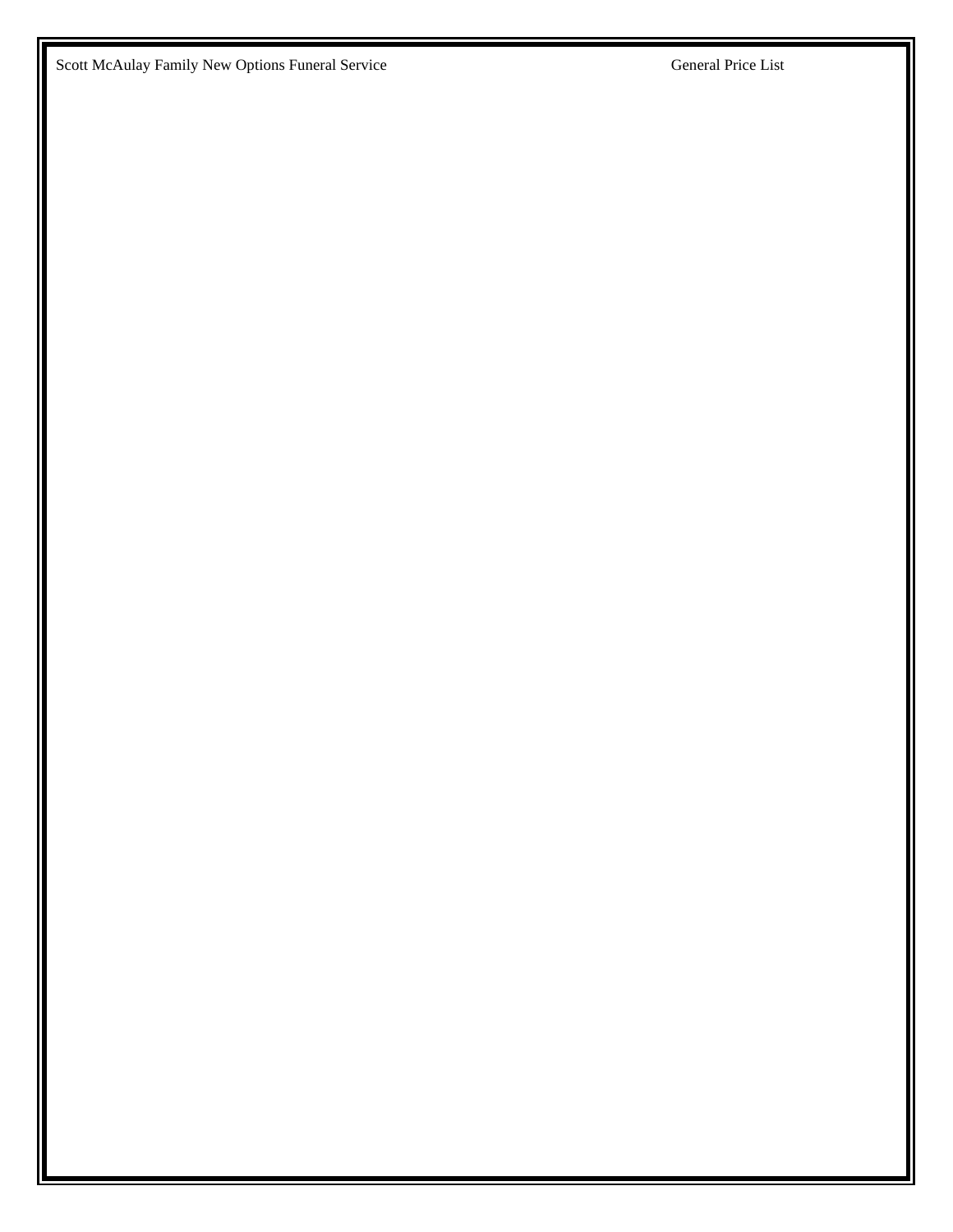Scott McAulay Family New Options Funeral Service General Price List

## **GENERAL PRICE LIST**

*New Options 420 W. Commonwealth Ave Fullerton, CA 92832* FD 1593 *(714) 528-7100 OR (714) 870-6303 Fax (888) 280-9839*

### **Effective Date: April 1, 2022 and subject to change without notice.**

#### **Accepted Payment Options**

It is the policy of Scott McAulay Family New Options Funeral Service that a uniform payment process applies to all arrangments. Fiancial obligations related to our firm are to due and payable at the time of the final arrrangements prior to the ordering of death certificates, any viewing, scheduled funeral service, cremation or use of merchandise.

- 1. Cash, Personal Check, Cashiers Check or Money Order
- 2. We accept national recognized funeral pre-need policies regardles of where they were orginated.
- 3. Credit Card Visa, Master Card, American Express, Venmo

4. Assignable life insurance policies may be accepted with a \$250 administration fee. All Cash Advance fees must be paid in advance of service.

Prior to drafting any contract for goods or services, the responsible party or the decedent's survivor who is handling the funeral arrangements is entitled to receive a copy of any pre-need agreement in the possession of the funeral establishment that has been signed and paid for, in full or in part, by or on behalf of the decedent.

#### WARRANTIES

Scott McAulay Family New Options Funeral Service makes no representation or warranty about the protective value of certain outer burial containers other than those made by the manufacturer. The only warranties granted in connection with the goods sold with this funeral service are the express written warranties, if any, extended by the manufacturer thereof. No other warranty, expressed or implied or merchandising fitness for any product are extended be the seller.

#### ITEMIZED PRICING

The services shown below are those we can provide to our customers. You may choose only the items you desire. However, any funeral arrangements you select will include a charge for our basic services and overhead. If legal or other requirements mean you must buy any items you did not specifically ask for, we will explain the reason in writing on the statement we provide describing the funeral goods and services selected.

**THERE IS NO EVIDENCE THAT ANY CASKET REPRESENTED AS HAVING PROTECTIVE FEATURES, WHICH MAY INCLUDE A GASKET, WILL PRESERVE HUMAN REMAINS.**

#### *Scott McAulay Family New Options Funeral Service Reserves the right to refuse service to anyone.*

Effective Date: April 1, 2022, and subject to change without notice.

### **Price Ranges**

Caskets: \$4,795.00 to \$595.00 Alternative containers: \$ 395- \$46.30 Outer Burial Containers for Caskets and Urns: \$ 1,050.00 to \$ 158.00 Urns: \$ 695.00 to \$ 30.00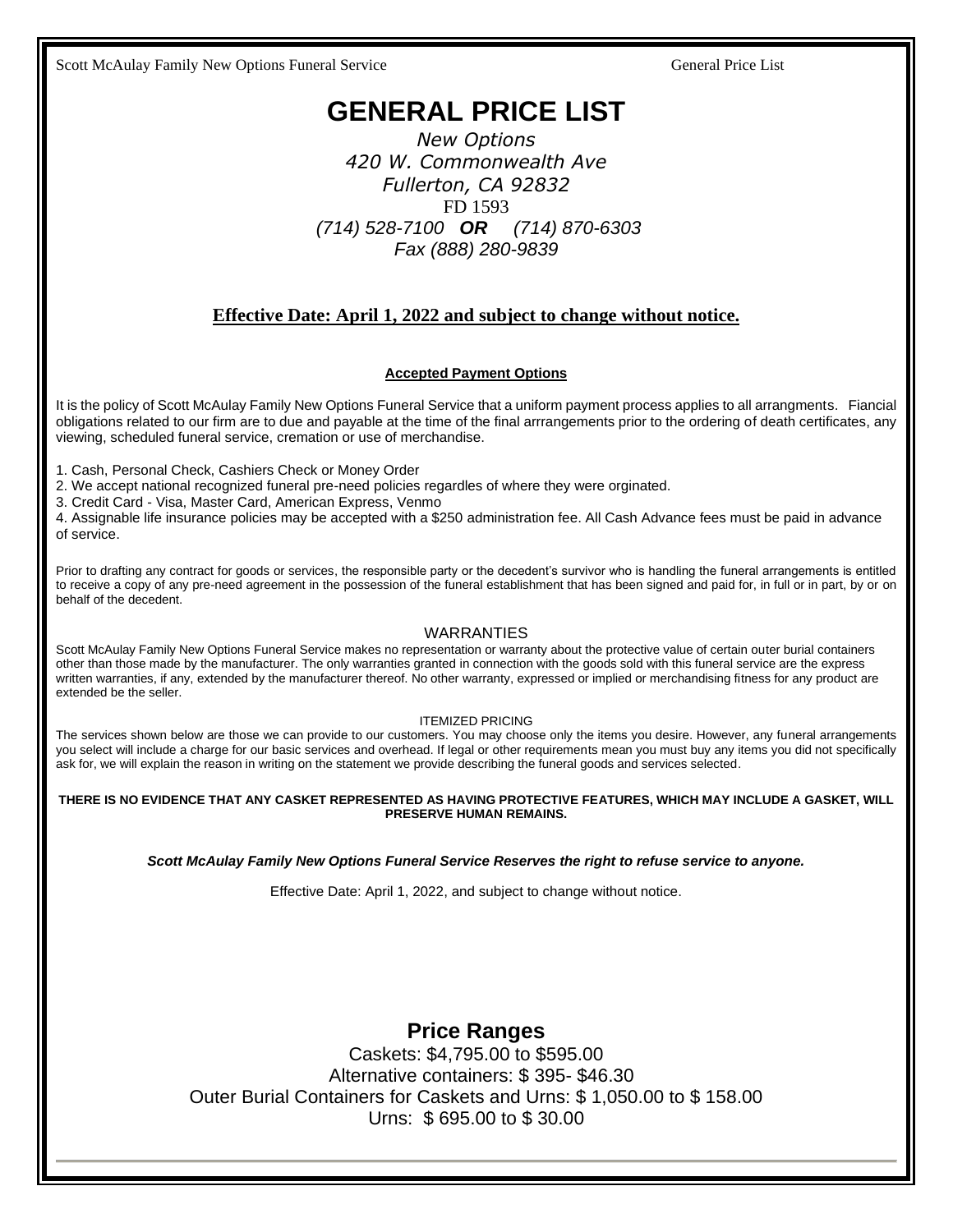| Scott McAulay Family New Options Funeral Service<br><b>PROFESSIONAL SERVICES</b>                                                                                                                                                                                                                                                                                                                                                                                                                                                                     | General Price List |
|------------------------------------------------------------------------------------------------------------------------------------------------------------------------------------------------------------------------------------------------------------------------------------------------------------------------------------------------------------------------------------------------------------------------------------------------------------------------------------------------------------------------------------------------------|--------------------|
|                                                                                                                                                                                                                                                                                                                                                                                                                                                                                                                                                      |                    |
| <b>Basic services of funeral director and overhead:</b><br>This fee for our basic services will be added to the total cost of the funeral arrangements you select. This basic fee includes readiness to<br>serve, making arrangements for the final disposition, and a prorating share of taxes, licenses, business expenses required to serve the<br>public and death certificate administration. A prorating of the fee is already included in our charges for direct cremation, immediate burial,<br>forwarding of remains, or receiving remains. | \$1,130.00         |
| Removal:                                                                                                                                                                                                                                                                                                                                                                                                                                                                                                                                             | \$595.00           |
| Vehicle to transport remains to the funeral establishment includes staff, 24 hr. service, for traditional services and graveside.<br>Within 25 miles of office.                                                                                                                                                                                                                                                                                                                                                                                      |                    |
| Additional staff needed for removal for in home or over 250 lbs.:                                                                                                                                                                                                                                                                                                                                                                                                                                                                                    | \$50.00            |
| <u><b>Refrigeration minimum for 3 days:</b></u>                                                                                                                                                                                                                                                                                                                                                                                                                                                                                                      | \$150.00           |
| Daily rate \$50 or portion of a day.                                                                                                                                                                                                                                                                                                                                                                                                                                                                                                                 |                    |
|                                                                                                                                                                                                                                                                                                                                                                                                                                                                                                                                                      |                    |
| <b>Professional Embalming:</b><br>"Except in certain special cases, embalming is not required by law. Embalming may be necessary, however, if you select certain funeral                                                                                                                                                                                                                                                                                                                                                                             | \$350.00           |
| arrangements, such as a funeral with viewing. If you do not want embalming, you usually have the right to choose an arrangement that<br>does not require you to pay for it, such as direct cremation or immediate burial."                                                                                                                                                                                                                                                                                                                           |                    |
| Autopsy repair or other radical procedure repair:                                                                                                                                                                                                                                                                                                                                                                                                                                                                                                    | \$150.00           |
|                                                                                                                                                                                                                                                                                                                                                                                                                                                                                                                                                      |                    |
| Tissue and bone donation repair or other radical procedure repair:                                                                                                                                                                                                                                                                                                                                                                                                                                                                                   | \$250.00           |
| Other preparation of remains:                                                                                                                                                                                                                                                                                                                                                                                                                                                                                                                        | \$200.00           |
| Dressing of remains, cosmetic preparation, basic hair styling and placement in selected container/casket                                                                                                                                                                                                                                                                                                                                                                                                                                             |                    |
|                                                                                                                                                                                                                                                                                                                                                                                                                                                                                                                                                      |                    |
| <b>Janitorial Service:</b><br>Cleaning and reorganization of facility/church after funeral/viewing services.                                                                                                                                                                                                                                                                                                                                                                                                                                         | \$75.00            |
|                                                                                                                                                                                                                                                                                                                                                                                                                                                                                                                                                      |                    |
| <b>AUTOMOTIVE EQUIPMENT</b><br>Beyond 25 miles add \$25. Beyond 50 miles add @ \$3.00 per mile.                                                                                                                                                                                                                                                                                                                                                                                                                                                      |                    |
|                                                                                                                                                                                                                                                                                                                                                                                                                                                                                                                                                      |                    |
| <b>Removal Vehicle:</b><br>Vehicle to transport remains to the funeral establishment includes one staff.                                                                                                                                                                                                                                                                                                                                                                                                                                             | \$595.00           |
|                                                                                                                                                                                                                                                                                                                                                                                                                                                                                                                                                      |                    |
| Funeral Coach (Hearse) to transport casketed remains:                                                                                                                                                                                                                                                                                                                                                                                                                                                                                                | \$400.00           |
| Over 4 hours add @ \$100 per hour or portion thereof.                                                                                                                                                                                                                                                                                                                                                                                                                                                                                                |                    |
| <b>Flower Vehicle to transport 9 floral pieces to the place of interment (each)</b>                                                                                                                                                                                                                                                                                                                                                                                                                                                                  | \$200.00           |
| <b>Utility Vehicle:</b>                                                                                                                                                                                                                                                                                                                                                                                                                                                                                                                              | \$150.00           |
| Is to deliver/retrieve death certificate, permit, consulate paperwork and/or transportation to/from airport or crematory.                                                                                                                                                                                                                                                                                                                                                                                                                            |                    |
|                                                                                                                                                                                                                                                                                                                                                                                                                                                                                                                                                      | \$200.00           |
| <b>Funeral Escorts:</b>                                                                                                                                                                                                                                                                                                                                                                                                                                                                                                                              |                    |
|                                                                                                                                                                                                                                                                                                                                                                                                                                                                                                                                                      |                    |
|                                                                                                                                                                                                                                                                                                                                                                                                                                                                                                                                                      |                    |
|                                                                                                                                                                                                                                                                                                                                                                                                                                                                                                                                                      |                    |
|                                                                                                                                                                                                                                                                                                                                                                                                                                                                                                                                                      |                    |
|                                                                                                                                                                                                                                                                                                                                                                                                                                                                                                                                                      |                    |
|                                                                                                                                                                                                                                                                                                                                                                                                                                                                                                                                                      |                    |
|                                                                                                                                                                                                                                                                                                                                                                                                                                                                                                                                                      |                    |
|                                                                                                                                                                                                                                                                                                                                                                                                                                                                                                                                                      |                    |
|                                                                                                                                                                                                                                                                                                                                                                                                                                                                                                                                                      |                    |
|                                                                                                                                                                                                                                                                                                                                                                                                                                                                                                                                                      |                    |
|                                                                                                                                                                                                                                                                                                                                                                                                                                                                                                                                                      |                    |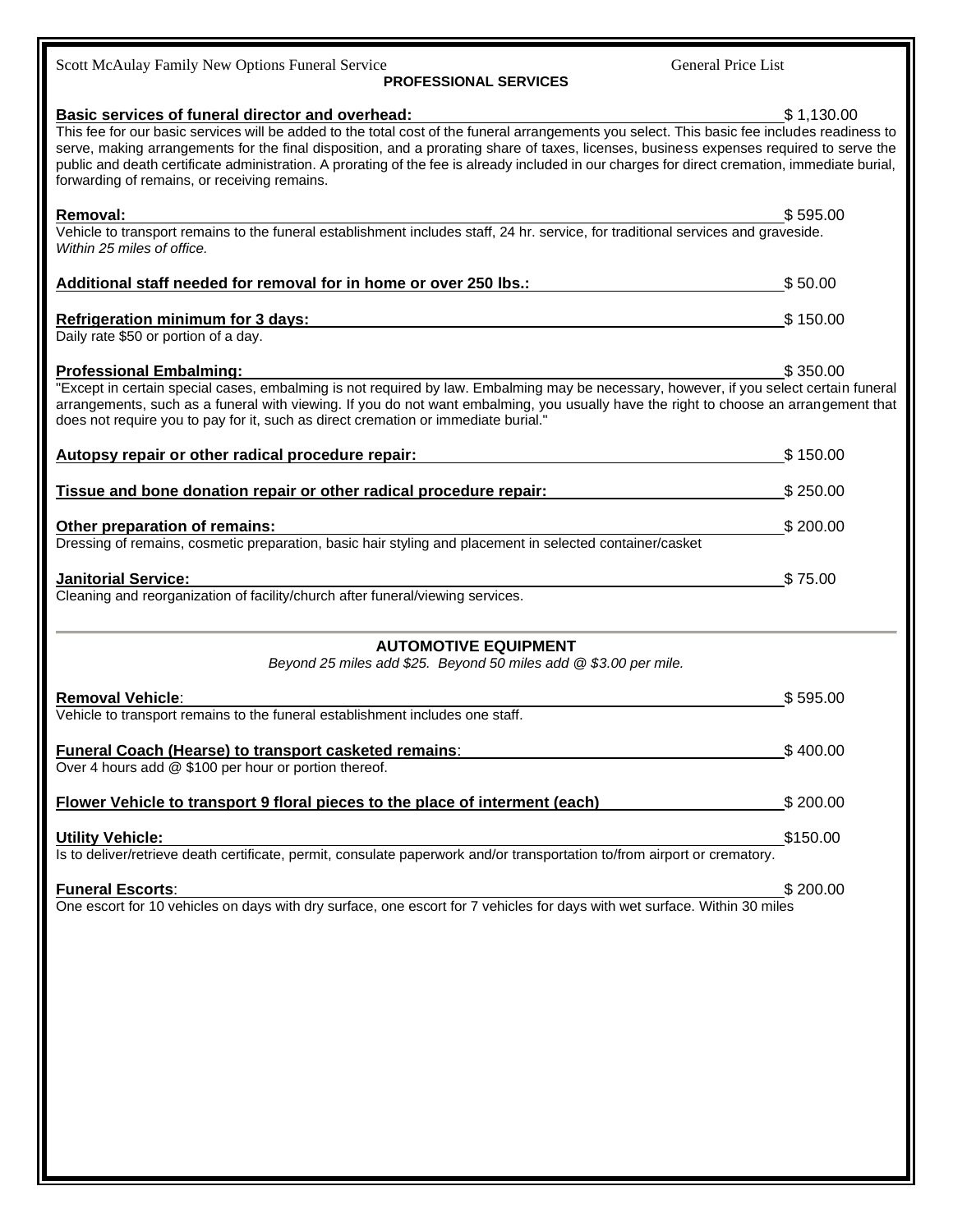|                                                                                                                                                                                                                                                                                                                                                                                                                                                                                                                                                  | Scott McAulay Family New Options Funeral Service                               |                                                                                                                                                                                                                                                                                                                                                           | General Price List                                                 |                          |
|--------------------------------------------------------------------------------------------------------------------------------------------------------------------------------------------------------------------------------------------------------------------------------------------------------------------------------------------------------------------------------------------------------------------------------------------------------------------------------------------------------------------------------------------------|--------------------------------------------------------------------------------|-----------------------------------------------------------------------------------------------------------------------------------------------------------------------------------------------------------------------------------------------------------------------------------------------------------------------------------------------------------|--------------------------------------------------------------------|--------------------------|
| <b>USE OF FACILITY &amp; STAFF:</b><br>To keep our services affordable for the families we serve, we cooperate with churches for viewing and services.<br>Services and/or viewings are based on availability and size of seating requested.                                                                                                                                                                                                                                                                                                      |                                                                                |                                                                                                                                                                                                                                                                                                                                                           |                                                                    |                          |
| Sat add \$400,                                                                                                                                                                                                                                                                                                                                                                                                                                                                                                                                   | Holiday add \$500                                                              | Staff for evening service and/or viewing, at a church of your choice, or your home. (after 4pm):<br>Plus \$ 150 for each additional hour after 3 hours                                                                                                                                                                                                    |                                                                    | \$400.00                 |
| Sat add \$400                                                                                                                                                                                                                                                                                                                                                                                                                                                                                                                                    | <b>Staff for funeral ceremony and committal service</b><br>Holiday add \$500   | Plus \$ 150 for each additional hour after 3 hours                                                                                                                                                                                                                                                                                                        |                                                                    | \$370.00                 |
| Sat add \$400                                                                                                                                                                                                                                                                                                                                                                                                                                                                                                                                    | Holiday add \$500                                                              | Staff for memorial ceremony, at a church of your choice, or your home:<br>Plus \$ 150 for each additional hour after 3 hours                                                                                                                                                                                                                              |                                                                    | \$270.00                 |
| Sat add, \$400,                                                                                                                                                                                                                                                                                                                                                                                                                                                                                                                                  | Staff for graveside at the cemetery:<br>Holiday add \$500                      | Plus \$150 for each additional hour after 3 hours                                                                                                                                                                                                                                                                                                         |                                                                    | \$310.00                 |
| Sat add \$400                                                                                                                                                                                                                                                                                                                                                                                                                                                                                                                                    | Set up and Viewing One (1) hour prior to funeral service:<br>Holiday add \$500 | Plus \$150 for each additional hour                                                                                                                                                                                                                                                                                                                       |                                                                    | \$200.00                 |
| <b>DIRECT CREMATION PACKAGE:</b><br>Price range, \$1195-\$1295<br>If you want to arrange a direct cremation, you can use an alternative container. Alternative containers encase the body and can be made<br>of materials like fiberboard, or composition materials (with or without an outside covering. The containers we provide are cardboard.<br>Does not include embalming, dressing, viewing or ceremony.                                                                                                                                 |                                                                                |                                                                                                                                                                                                                                                                                                                                                           |                                                                    |                          |
| <b>Direct Cremation Package:</b><br>Within Home arrangement                                                                                                                                                                                                                                                                                                                                                                                                                                                                                      |                                                                                | Includes: discounted basic services of funeral director, removal vehicle to transfer remains, refrigeration, filing certificate of death,<br>crematory fee, alternative container, Taxes. Does not include dressing of deceased, viewing, or any ceremony.                                                                                                |                                                                    | \$1,195.00<br>\$1,295.00 |
| Direct Cremation using container provided by the purchaser:<br>\$1,295.00<br>Includes: discounted basic services of funeral director, removal vehicle to transfer remains, refrigeration, obtaining certificate of death,<br>crematory fee. Does not include dressing of deceased, viewing, or any ceremony.                                                                                                                                                                                                                                     |                                                                                |                                                                                                                                                                                                                                                                                                                                                           |                                                                    |                          |
| <b>CREMATION FEES FOR PERSONS WEIGHING MORE THAN 300 LBS ARE NOT PART OF THE ABOVE PACKAGES</b><br>Price range, \$1,795 to \$1,595<br>A decedent with a weight exceeding 300 Lbs. will incur additional fees and restrictions as set forth by the crematory. The<br>limitations and restrictions on the cremation chamber, facility and alternative container are at the sole discretion of the<br>crematory operatory and crematory manager. The alternative cremation container of decedent weighing from 300 lbs. to<br>550 lbs. is \$425.00. |                                                                                |                                                                                                                                                                                                                                                                                                                                                           |                                                                    |                          |
| 401 Lbs.:                                                                                                                                                                                                                                                                                                                                                                                                                                                                                                                                        | <u>300 - 350 Lbs.: ______</u>                                                  |                                                                                                                                                                                                                                                                                                                                                           | additional \$400.00<br>additional \$600.00<br>\$ various by weight |                          |
|                                                                                                                                                                                                                                                                                                                                                                                                                                                                                                                                                  | <b>Memorial Cremation Package: 2 hours</b>                                     | Package includes Basic services of funeral director, transfer of remains, refrigeration, obtaining certificate of death, memorial<br>ceremony, crematory fee, alternative container, up to 100 uploaded photo slide show,                                                                                                                                 |                                                                    | \$1795.00                |
|                                                                                                                                                                                                                                                                                                                                                                                                                                                                                                                                                  | Witness insertion into crematory:                                              |                                                                                                                                                                                                                                                                                                                                                           |                                                                    | \$200.00                 |
| Identification of decedent:                                                                                                                                                                                                                                                                                                                                                                                                                                                                                                                      |                                                                                | o 150.00<br>2 Immediate family members only, 20 minutes at East Fullerton Care Center, M – F 10am to 4pm, no cosmetic improvements. Does not<br>include dressing of deceased. Additional fees will apply after 4pm (fee is \$75.00 per 30 minutes, no later than 8pm)                                                                                     |                                                                    | \$150.00                 |
|                                                                                                                                                                                                                                                                                                                                                                                                                                                                                                                                                  |                                                                                | Identification of decedent and witness of insertion into crematory chamber:<br>5 Immediate family members only, 30 minutes at East Fullerton Care Center, M - F 9am to 3pm, no cosmetic improvements. Does not<br>include dressing of deceased. Travel to crematory for insertion process, witness insertion (latest available witness cremation 3:30pm). |                                                                    | \$350.00                 |
| <b>Personal Viewing</b><br>deceased.                                                                                                                                                                                                                                                                                                                                                                                                                                                                                                             |                                                                                | \$ 300.00 \$<br>Up to 8 people only, 45 minutes at East Fullerton Care Center, M – F 10am to 4pm, bathe and feature set, optional dressing of                                                                                                                                                                                                             |                                                                    | \$300.00                 |